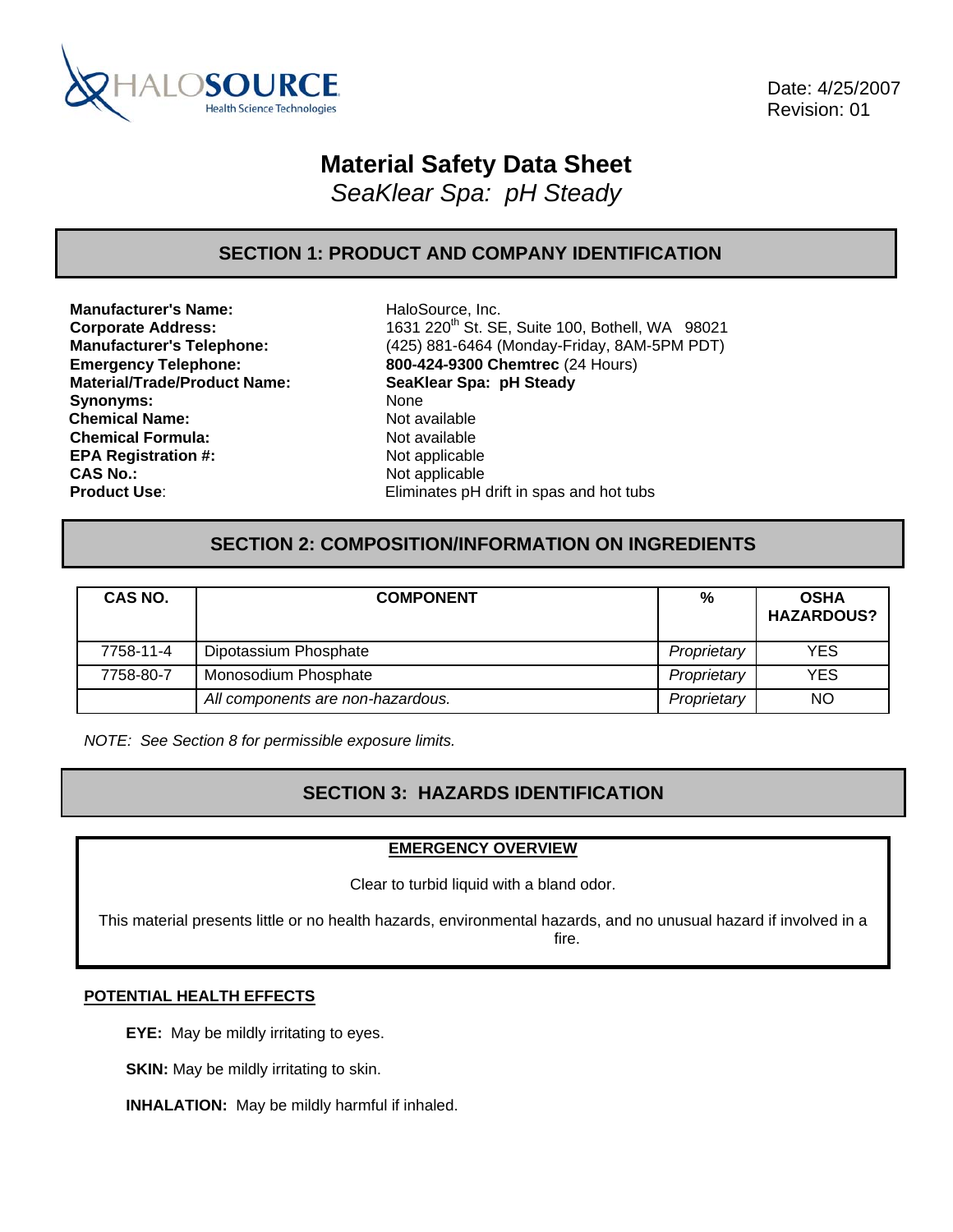**INGESTION:** May be mildly harmful if swallowed.

**CHRONIC EXPOSURE/CARCINOGENICITY:** This substance is not listed as a potential carcinogen by IARC.

**SIGNS AND SYMPTOMS OF OVEREXPOSURE:** May irritate eyes with stinging, watering, inflammation. May irritate gastrointestinal system if ingested.

**AGGRAVATION OF PRE-EXISTING CONDITIONS:** None known.

#### **POTENTIAL ENVIRONMENTAL EFFECTS:** None known.

### **SECTION 4: FIRST AID MEASURES**

#### **FIRST AID PROCEDURES**

**EYE CONTACT:** Remove contact lenses if worn and flush eyes with copious amounts of water or buffered saline eye wash solution. Get immediate medical attention.

**SKIN CONTACT:** Remove contaminated clothing and wash contact area with mild soap and plenty of water.

**INHALATION:** Remove person to fresh air and treat symptomatically. Get medical attention if symptoms worsen.

**INGESTION:** Give large amounts of water to fully conscious person. If discomfort persists, obtain medical attention.

**NOTE TO PHYSICIANS:** Large doses may cause nausea, vomiting and diarrhea. Systematic oral toxicity is extremely rare and has consisted of acidosis and hypocalcemic tetany.

### **SECTION 5: FIRE FIGHTING MEASURES**

**UPPER FLAMMABLE LIMIT:** Not available **LOWER FLAMMABLE LIMIT:** Not available

**FLASH POINT:** Not available **AUTOIGNITION TEMPERATURE:** Not available **FLAMMABLITY CLASS (OSHA):** Not applicable **FLAME PROPAGATION/BURNING RATE:** Not available

**UNIQUE FIRE PROPERTIES:** None known.

#### **HAZARDOUS COMBUSTION PRODUCTS:** None known.

**EXTINGUISHING MEDIA:** Does not burn. Use water, dry chemicals, carbon dioxide, sand or foam. Use extinguishing media appropriate for surrounding fire.

**PROTECTION OF FIREFIGHTERS:** Do not enter confined fire space without full bunker gear (helmet with face shield, bunker coat, gloves and rubber boots), including a positive pressure NIOSH approved self-contained breathing apparatus. Water may be used to keep fire-exposed containers cool until fire is out.

# **SECTION 6: ACCIDENTAL RELEASE MEASURES**

**PERSONAL PROTECTIVE EQUIPMENT:** See Section 8 (Personal Protective Equipment).

**ENVIRONMENTAL PRECAUTIONS:** None known.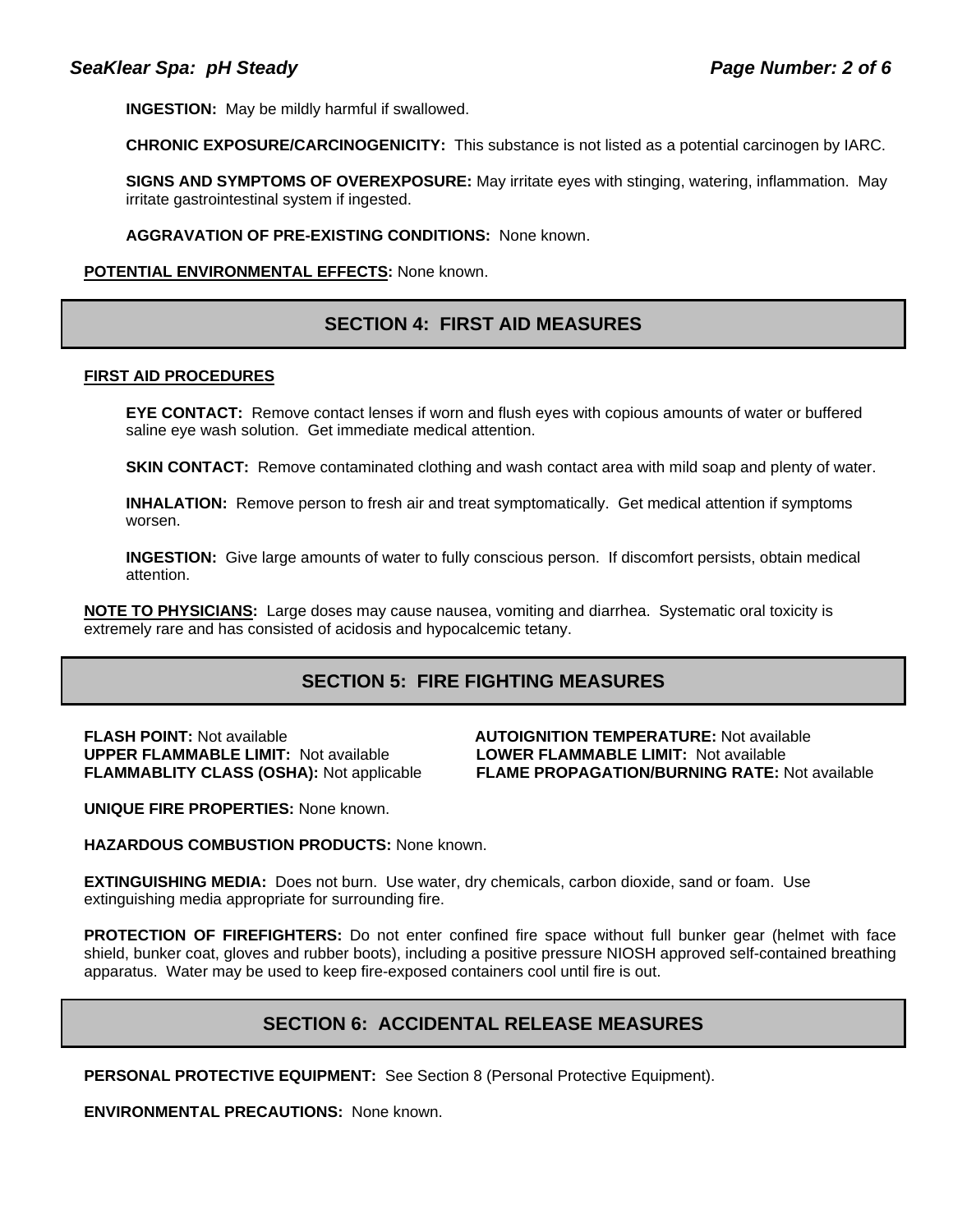**METHODS FOR CLEANING UP:** Dilute with water and hose down.

# **SECTION 7: HANDLING AND STORAGE**

### **SAFE** *HANDLING* **RECOMMENDATIONS**

**VENTILATION:** Use with adequate ventilation.

**FIRE PREVENTION: Material will not burn.** 

**SPECIAL HANDLING REQUIREMENTS:** Wash hands thoroughly after handling.

#### **SAFE** *STORAGE* **RECOMMENDATIONS**

**CONTAINMENT:** Keep container closed when not in use.

**STORAGE ROOM RECOMMENDATIONS:** Store material in a cool and dry place.

**INCOMPATIBLE MATERIALS:** None known.

**STORAGE CONDITIONS:** Store material in a cool and dry place.

### **SECTION 8: EXPOSURE CONTROLS/PERSONAL PROTECTION**

**ENGINEERING CONTROLS:** Good general ventilation should be sufficient to control airborne levels.

### **PERSONAL PROTECTIVE EQUIPMENT (PPE)**

**EYE/FACE PROTECTION:** Wear safety glasses with side shields (or goggles) and a face shield.

**SKIN PROTECTION: Wear chemical resistant clothing.** 

**HAND PROTECTION**: Wear chemical-resistant gloves.

**RESPIRATORY PROTECTION:** A respiratory protection program that meets OSHA's 29 CFR 1910.134 and ANSI Z88.2 requirements must be followed whenever workplace conditions warrant a respirator's use.

**GOOD HYGEIENE/WORK PRACTICES:** Always follow good hygiene/work practices by avoiding vapors or mists and contact with eyes and skin. Thoroughly wash hands after handling and before eating or drinking. Always wear the appropriate PPE when repairing or performing maintenance on contaminated equipment.

### **EXPOSURE GUIDELINES**

| <b>PERMISSIBLE EXPOSURE LIMITS</b> |                   |                          |                   |                          |                   |                          |
|------------------------------------|-------------------|--------------------------|-------------------|--------------------------|-------------------|--------------------------|
| <b>INGREDIENT</b>                  | <b>OSHA</b>       |                          | <b>WISHA</b>      |                          | ACGIH (TLV)       |                          |
| CAS NO.                            | <b>TWA</b>        | <b>STEL</b>              | TWA               | STEL                     | <b>TWA</b>        | STEL                     |
| Not Applicable                     | Not<br>Applicable | <b>Not</b><br>Applicable | Not<br>Applicable | <b>Not</b><br>Applicable | Not<br>Applicable | <b>Not</b><br>Applicable |

# **SECTION 9: PHYSICAL AND CHEMICAL PROPERTIES**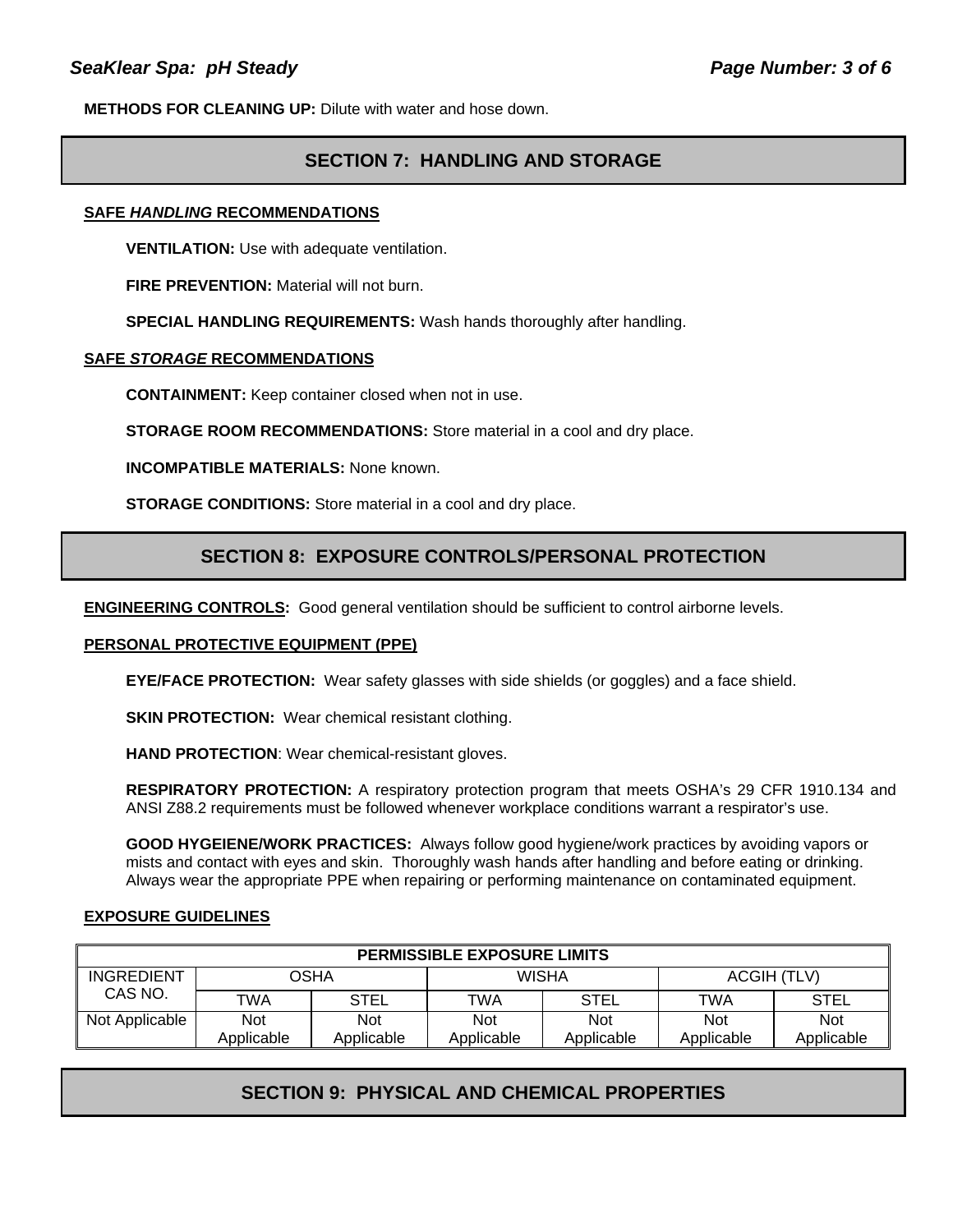### SeaKlear Spa: pH Steady **Page Number: 4 of 6**

**COLOR:** Clear to turbid **SHAPE:** Liquid **PHYSICAL FORM:** Liquid **ODOR:** Bland odor **VAPOR DENSITY:** Not applicable **BOILING POINT:** 212°F **MELTING POINT:** Not available<br> **SOLUBILITY IN WATER:** Soluble<br> **SPECIFIC GRAVITY OR DENSIT'** 

**pH:** 7 – 8 **VAPOR PRESSURE:** Not applicable **SPECIFIC GRAVITY OR DENSITY: 1.46** 

*NOTE: These physical data are typical values based on material tested but may vary from sample to sample. Values should not be construed as a guaranteed analysis of any specific lot or as specifications.*

### **SECTION 10: STABILITY AND REACTIVITY**

**CHEMICAL STABILITY:** Stable

**CONDITIONS TO AVOID:** None known.

**MATERIALS TO AVOID (INCOMPATIBILITY):** None known.

**HAZARDOUS DECOMPOSITION PRODUCTS:** None known.

**HAZARDOUS POLYMERIZATION:** Will not occur.

### **SECTION 11: TOXICOLOGICAL INFORMATION**

**ORAL LD<sub>50</sub> (rat):** Not available.

**DERMAL LD<sub>50</sub> (rabbit):** Not available.

**SKIN IRRITATION: Not available.** 

**EYE IRRITATION:** Not available.

**SKIN SENSITIZATION: Not available.** 

**ADDITIONAL INFORMATION:**

# **SECTION 12: ECOLOGICAL INFORMATION**

**ECOTOXICITY:** Not available.

**MOBILITY:** Not available.

**PERSISTENCE AND DEGRADABILITY:** Not available.

**BIOACCUMULATIVE POTENTIAL:** Not available.

**ADDITIONAL INFORMATION:** Not available.

### **SECTION 13: DISPOSAL CONSIDERATIONS**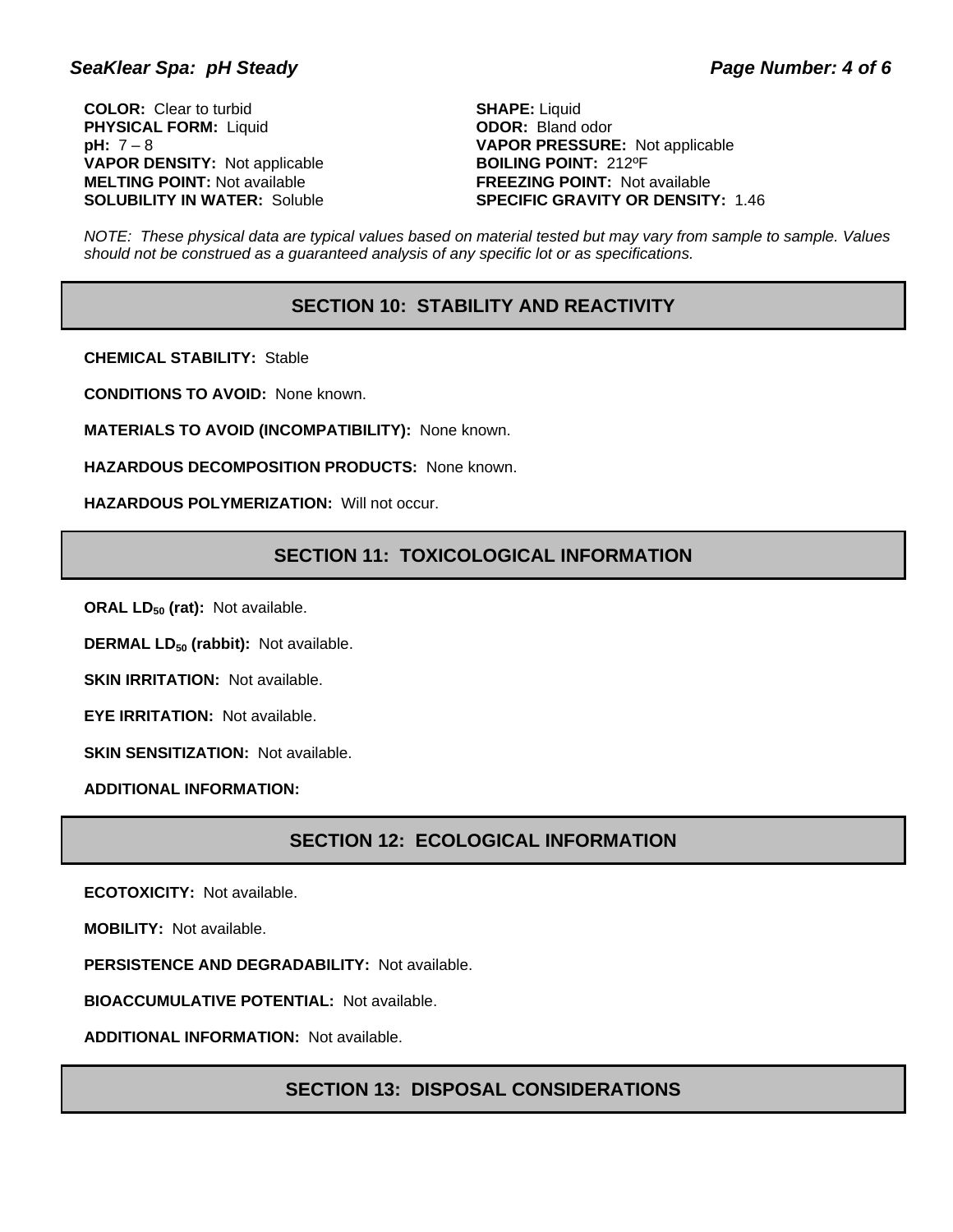# **SeaKlear Spa: pH Steady Page Number: 5 of 6**

If this product as supplied becomes a waste, it does not meet the criteria of a hazardous waste as defined under the Resource Conservation and Recovery Act (RCRA) 40 CFR 261. Please be advised that state and local requirements for waste disposal may be more restrictive or otherwise different from federal regulations. Consult state and local regulations regarding the proper disposal of this material.

*NOTE: Chemical additions, processing or otherwise altering this material may make the waste management information presented in this MSDS incomplete, inaccurate or otherwise inappropriate.* 

# **SECTION 14: TRANSPORT INFORMATION**

### **U.S. DEPARTMENT OF TRANSPORTATION (DOT):**

| <b>Proper Shipping Name:</b>              | Not Regulated |
|-------------------------------------------|---------------|
| <b>Hazard Class:</b>                      | Not Regulated |
| <b>Identification Number (UN Number):</b> | Not Regulated |
| Packing Group (PG):                       | Not Regulated |

# **SECTION 15: REGULATORY INFORMATION**

**TSCA STATUS:** All ingredients are listed

### **CERCLA REPORTABLE QUANTITY (RQ):**

| <b>CHEMICAL NAME</b> | DГ<br>שמ       |
|----------------------|----------------|
| None                 | Not applicable |

### **SARA TITLE III SECTION 302 EXTREMELY HAZARDOUS SUBSTANCES (EHS):**

| <b>CHEMICAL NAME</b> | ™⊃<br>ע-       | RQ             |
|----------------------|----------------|----------------|
| Not applicable       | Not applicable | Not applicable |

**SARA TITLE III SECTION 311/312 HAZARD CATEGORIES:** Does this product/material meet the definition of the following hazard classes according to the EPA 'Hazard Categories' promulgated under Sections 311 and 312 of SARA Title III?

| <b>ACUTE HEALTH</b><br>HAZARD | <b>CHRONIC HEALTH</b><br>HAZARD | <b>FIRE HAZARD</b> | REACTIVE HAZARD | <b>SUDDEN RELEASE</b><br>OF PRESSURE |
|-------------------------------|---------------------------------|--------------------|-----------------|--------------------------------------|
| ΝC                            | ΝO                              | ΝO                 | NC              | NΟ                                   |

### **SARA TITLE III SECTION 313 TOXIC CHEMICALS INFORMATION:**

| <b>CHEMICAL NAME</b> | CAS NO.        | CONCENTRATION (%) |
|----------------------|----------------|-------------------|
| Not applicable       | Not applicable | Not applicable    |

**CALIFORNIA PROPOSITION 65:** The following chemical(s) is/are known to the state of California to cause cancer or reproductive toxicity:

| <b>CHEMICAL</b><br><b>NAME</b> | <b>CAS NO</b> | <b>CONCENTRATION (%)</b> |
|--------------------------------|---------------|--------------------------|
|                                |               |                          |